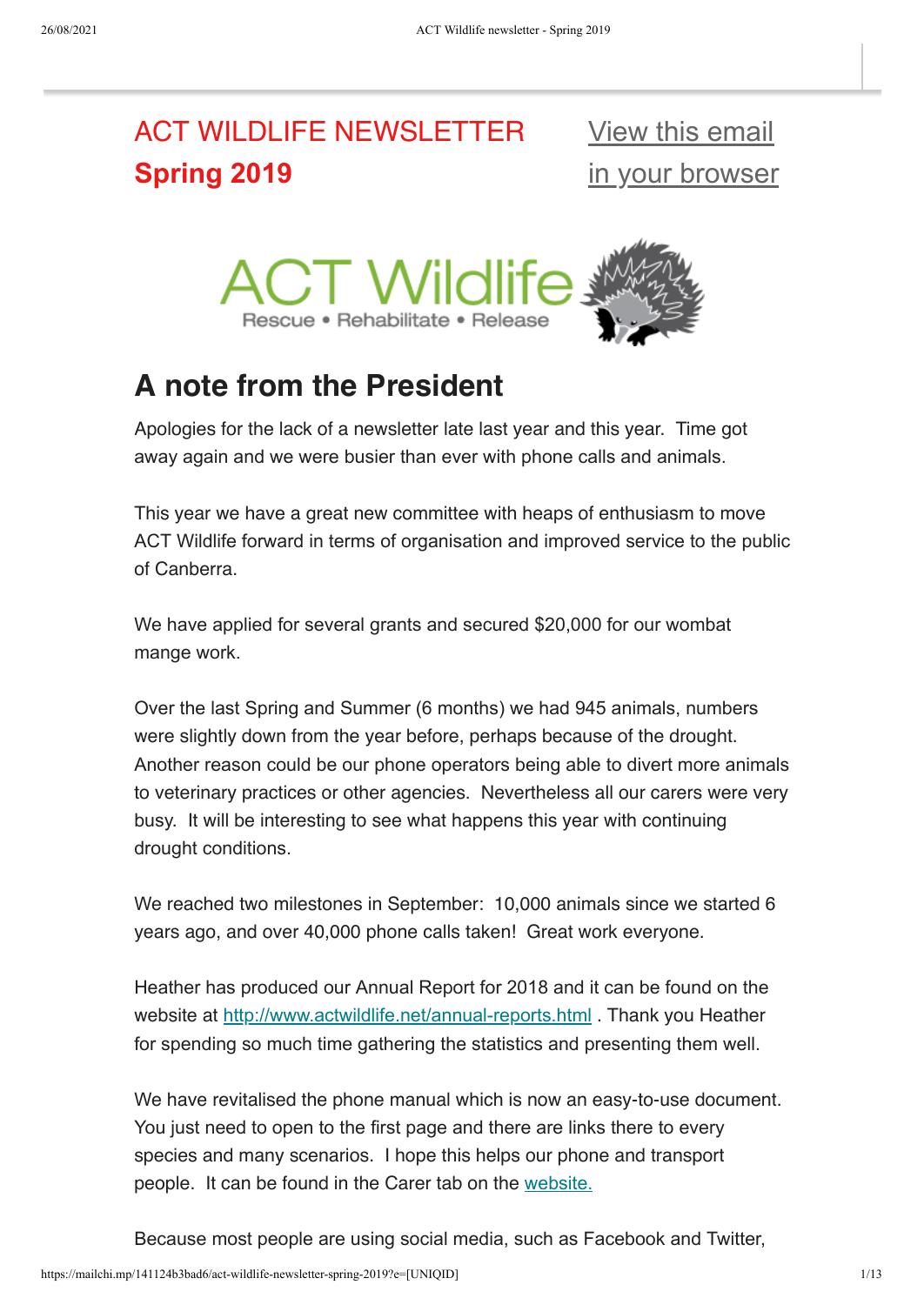and be aware of not breaking out and saying what you personally think, that anything you say on social media is ACT Wildlife policy. If you are unsure call a committee member.

WildMan in the files section and in the Carer tab on the website. Please read

Earlier in the year, the same day as our AGM, we had an official opening of our Jerrabomberra facility. Article below.... It was used for several months over the busy time as a hub for some volunteers and Tabitha who was answering the phone. The building has been closed over winter except for some phone training exercises. We hope to get it up and running fairly soon for the big spring rush.

Yours in caring, Marg



A group of Grey Headed Flying-Foxes in care. The alert appearance is an encouraging sign with these animals. They are by nature alert and inquisitive.

### **Grey Headed Flying Foxes (GFFs) - Season 2019**

by Denise Kay and Mark Fraser

It would be an understatement to say it has been a very big year for Flying-fox carers and volunteers.

We had an early start when a juvenile with frost bite to his ears come into care in early August . His rehabilitation was slow and painful.

November saw the first orphans, 2 from electrocuted mothers and one from a mother caught on barbed wire . There were two late babies in January ( Mark and Jono ) .In late February once they were weaned and happily eating fruit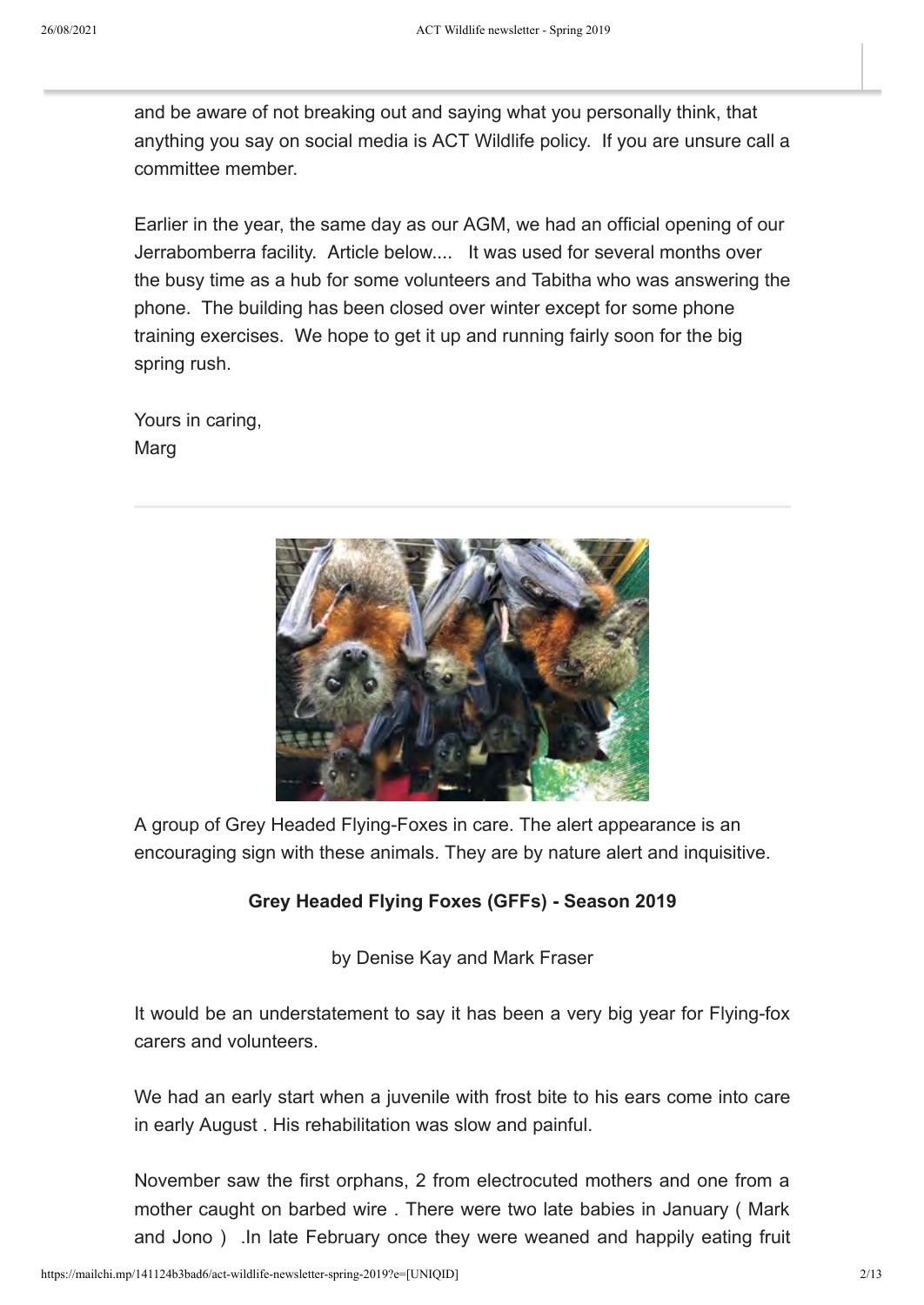their support every year. Weekend visitors are welcome with prior arrangements & fruit offerings.

Bat Clinic and Sanctuary in Nowra. We are very grateful to the sanctuary for

Then we get to December and the country seems to be burning from extreme heat, Flying-foxes of all species are dying by the thousands, tens of thousands. Temperatures of 40 degrees plus on successive days resulted in massive losses.

Canberra is known for it's hot summers and cold winters but the forecasts were predicting some unknown climatic conditions which galvanised ACT Wildlife to establish The Bat Team, a team of volunteers dedicated to monitoring and responding to a heat stress event if it should occur in Commonwealth Park.

Caroline Hennessy painstakingly adapted the Flying-fox Heat Event Response Guidelines South East Queensland ( with the blessing of authors Bishop & Lyons ) to what we were expecting to experience in the ACT, whatever that might be?... None of us had experienced a heat event before.

**We now have our own heat event plan.**

Thank you to everyone who volunteered time to monitor the colony during the heat wave. Sandra & Mark, Karen, Jono, Marg & Heather, Kristie & Cass, Emma & Tabitha, Katia, Nikki, John & Kate ,Olivia & Babs. A formidable team.

The population exploded in Commonwealth Park the highest count was 8190 early March . The last count was 1136 on 4th May. This of course followed through into Canberra Gardens and GFF's caught in fruit tree netting.

We took 120 flying foxes into care since early January. 13 were transferred to Sydney by Caroline on the  $8^{th}$  May; 13 Died; 2 Escaped; 18 Euthanised; 63 Released , 4 juveniles were sent to warmer Climes in Nelson Bay. An interesting fact that most of these GFF's were male and underweight, reflecting conditions out in the wider Flying-fox community.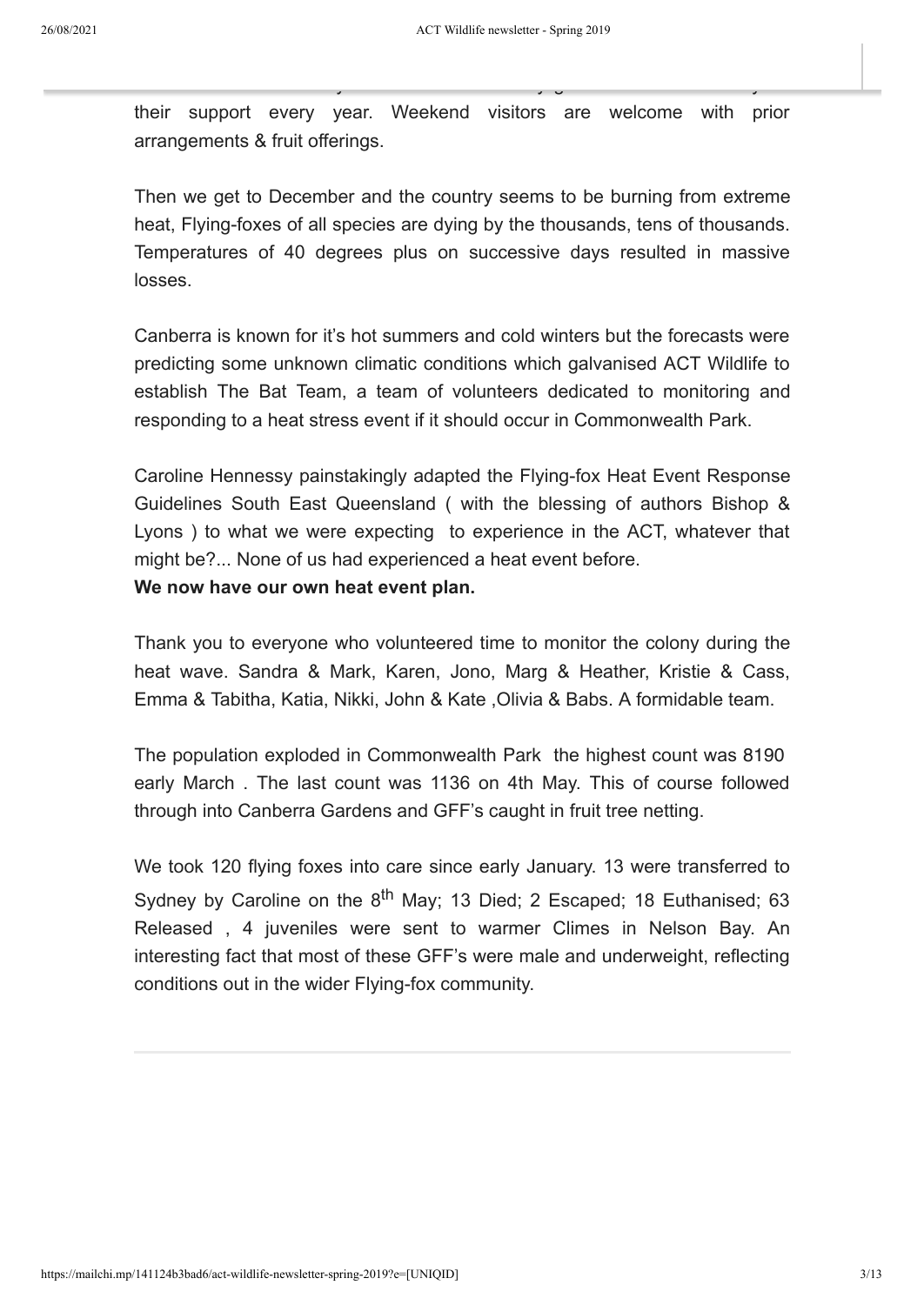

This Grey Headed Flying-Fox was caught in fruit netting. The risk of damage to the wings, the thumbs and limbs is readily apparent. Less obvious is the risk of dehydration. Encouraging gardeners to use flying fox friendly mesh will help reduce the risk of such incidents.

#### **JERRABOMBERRA WETLANDS FACILITY OPENING - 17th February, 2019**

It was quite some time after we were given the use of the building that we had an official opening. Our three Patrons, Ian Fraser, Genevieve Jacobs and Karen Viggers, were there to support ACT Wildlife.

We held a BBQ under our brand new gazebo, bought with an ACT Environment Grant.

Mick Gentleman officially cut the ribbon and declared the building open. He then proceeded to check out the inside of the building which was set up as an office/clinic then mixed with the pouched animals and a couple of birds in the aviary.

We are most grateful to the ACT Government for the building. It had been refurbished and painted before we moved in. Thanks also to Air Master for providing and installing two air conditioner units.

Thanks to Anita Entriken for being our official photographer.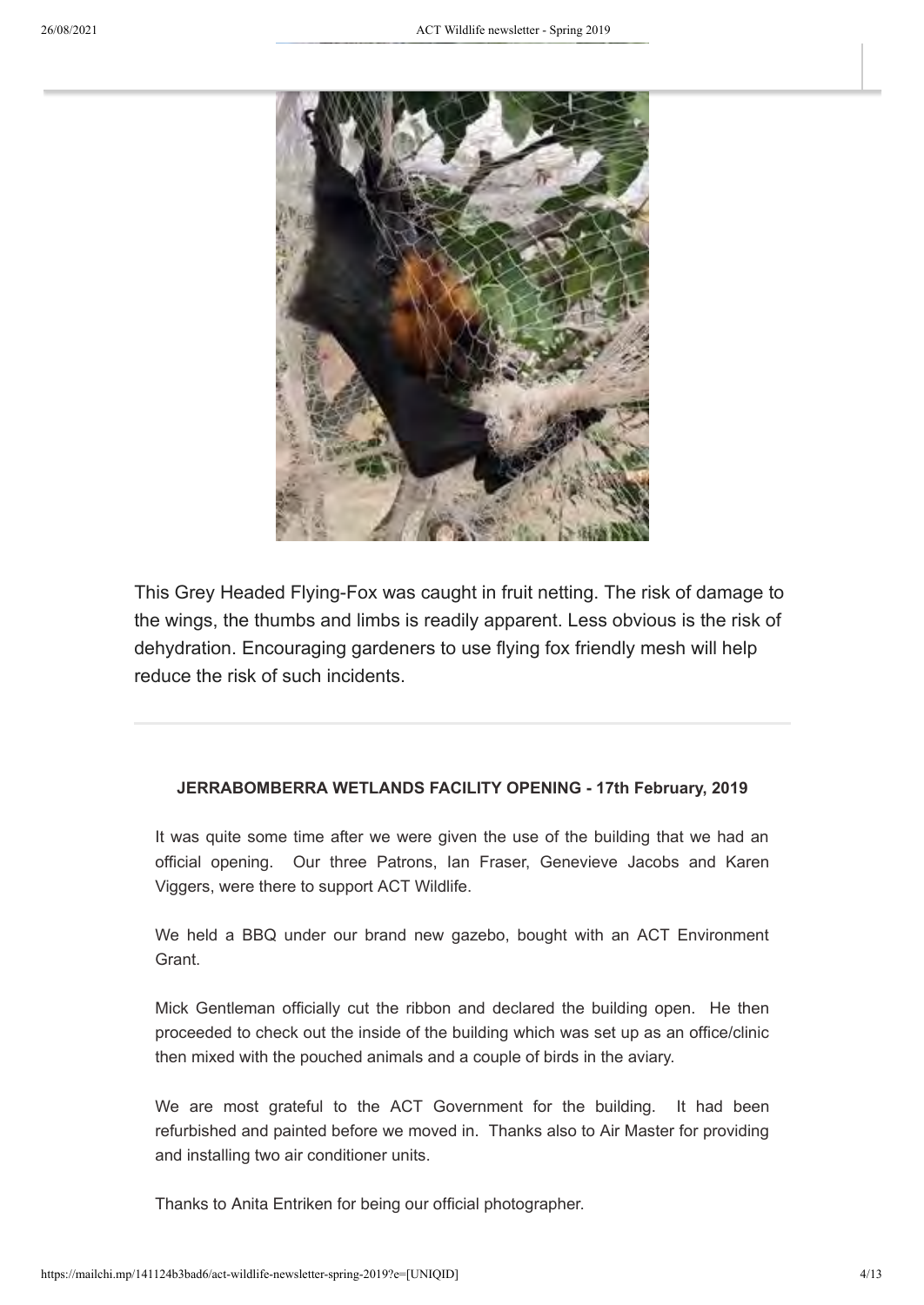







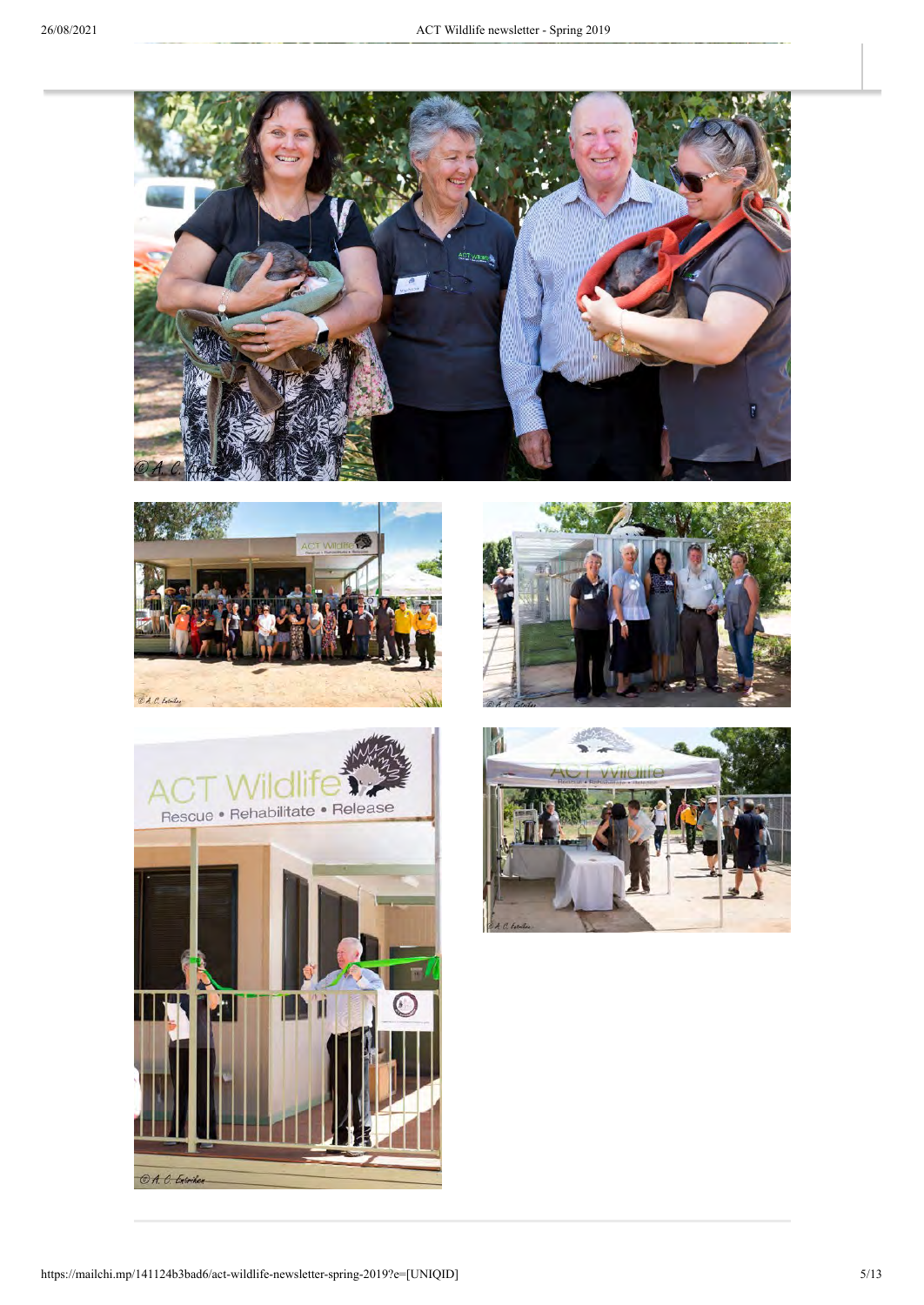There are a few topics that divide the marsupial carers in the wildlife rescue and rehabilitation community  $-$  the type of milk replacement used to raise orphaned marsupials, ideal age/stage at which to release a hand raised orphan and whether to use a hard or soft release.

**Australian wildlife:**  A literature review by Lindy Butcher

For many carers of wombats and macropods, a soft release takes place on the property on which the orphan was raised, giving it the opportunity to return at any time it chooses. This requires a large enough property that overcrowding and its subsequent problems don't occur. Regular access to these released animals gives plenty of anecdotal evidence that soft releasing is successful. What we don't have is evidence that hard releasing is successful, not because it isn't, but because there is so little research into the topic.

In the ACT we don't have access to properties on which to release our hand raised wombats and macropods so need to rely on hard releasing.

For wombats this requires:

- An established empty burrow
- A small density of resident wombat population
- Permanent water within  $100 200$  m
- Good grazing close to the burrow
- Plenty of large shade trees
- Mange free population
- No sealed or heavy traffic roads nearby

Where possible we also provide supplementary food for several days after release, monitor burrow activity and the condition of droppings by the burrow.

Since it is difficult and expensive to track the outcomes of these wombats I have looked to formal scientific studies to see if there is any recorded differences between outcomes of hard released vs soft release of wombats in particular, and other species in general.

There were very few easy to access studies, but those I found are summarised below. Electronic links to each article is provided.

The general consensus appears to be that soft releasing (in these studies this varied between 6 days and approximately 2 weeks) did not confer any increased survival and growth outcomes over hard releasing for the species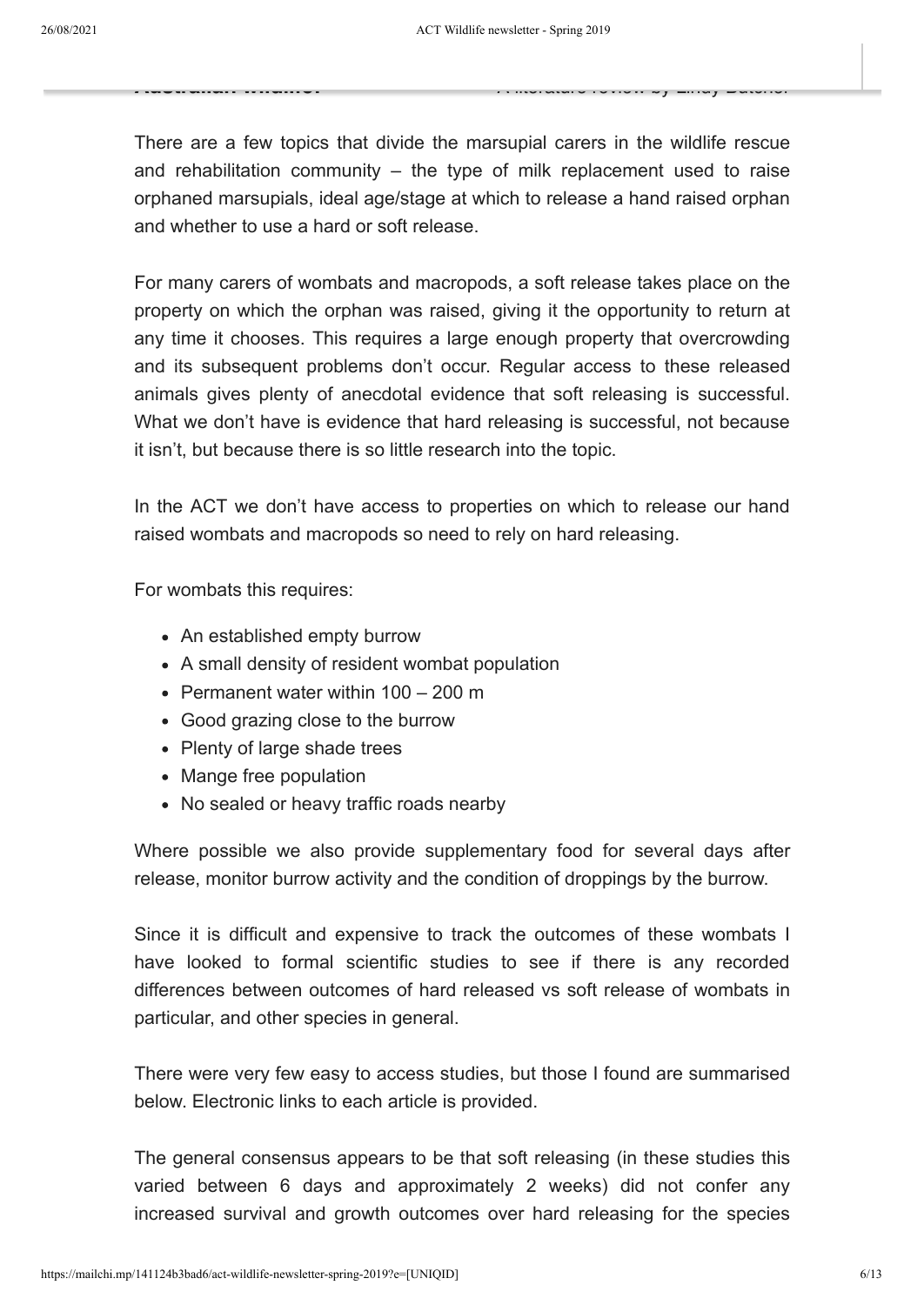research.

| Journal / year                                                                                                                                                                                                    | Authors                                                                                                       | Species and<br>number                                                                                   | <b>Topic</b>                                                                                                                                                                        | Findings                                                                                                                                                                                                                                                                                                                                                                                                                                                                                                                                                                                                                                                                                                                                                                                                                                        |
|-------------------------------------------------------------------------------------------------------------------------------------------------------------------------------------------------------------------|---------------------------------------------------------------------------------------------------------------|---------------------------------------------------------------------------------------------------------|-------------------------------------------------------------------------------------------------------------------------------------------------------------------------------------|-------------------------------------------------------------------------------------------------------------------------------------------------------------------------------------------------------------------------------------------------------------------------------------------------------------------------------------------------------------------------------------------------------------------------------------------------------------------------------------------------------------------------------------------------------------------------------------------------------------------------------------------------------------------------------------------------------------------------------------------------------------------------------------------------------------------------------------------------|
| Pacific<br>Conservation<br>Biology 17(4) 310 -<br>319 2011                                                                                                                                                        | K A Saran, G Parker,<br>R Parker and C R<br>Dickman                                                           | <b>Bare nosed</b><br>Wombat. (n=44<br>released)                                                         | Rehabilitation as a<br>conservation tool; a<br>case study using the<br>common wombat                                                                                                | 2 of the 44 wombats released died within 42 days after release. A further 8 died of dog<br>attacks, burrow collapse, mange, wombat attacks and unknown causes. Deaths (causes and<br>number) during rehabilitation and after release were similar to those in the wild population.<br>(77% survival)<br>Release weights were between 12kg and 19.2 kg<br>All wombats were released on the same property. No mention of any variation - hard or soft<br>release.<br>Rehabilitation factors made no difference to survival rates. This included reason for coming<br>into care, type of injury, time in care, raising with or without a buddy.<br>Release age, weight and body condition had no effect on survival rates. Nor did season of<br>release, or supplemental feeding.<br>Reduced human contact after weaning increased survival rates. |
| Wildlife Research,<br>43(1):1-12 (2016)<br>$11-Mar-16$                                                                                                                                                            | Jasmine de<br>Milliano, Julian Di<br>Stefano, Peter<br>Courtney, Peter<br>Temple-<br>Smith, Graeme<br>Coulson | <b>Eastern Barred</b><br>Bandicoots. (n=12                                                              | Soft-release versus<br>hard-release for<br>reintroduction of an<br>endangered species: ar<br>experimental<br>comparison using<br>eastern barred<br>bandicoots (Perameles<br>qunnil) | Soft release = 7 days of on site acclimatisation and supplementary food.<br>Hard release = no acclimatisation and no supplementary food.<br>Release site was predator free.<br>Outcome: no detectable difference between weight changem hgabitat selection and survival                                                                                                                                                                                                                                                                                                                                                                                                                                                                                                                                                                         |
| Conference: Veterinary<br>Conservation Biology,<br>Wildlife Health and<br>Management in<br>Australasia.Veterinary<br><b>Conservation Biology</b> ,<br>Wildlife Health and<br>Management in<br>Australasia. Jan-01 | Lynette Campbell<br>BSc Hons, Dip Ed.<br>Dr David B Croft, BSc<br>Hons, PhD                                   | <b>Eastern Grey</b><br>Kangaroos. (n=21)                                                                | Comparison of hard<br>and soft release of<br>hand-reared eastern<br>grey kangaroos.                                                                                                 | Soft release = acclimatisation yard with food water and shelter for 5 days (n=10).<br>Hard release - Kangaroos were released at the release site (n=11).<br>Animals ranged from <18 months to >18 months of age.<br>Raising and rehabilitation styles varied from large grazing and treed areas to smaller<br>encosures, with varying amounts of carer contact.<br>Release site included established mob. Shooting was not allowed.<br>Kangaroos were monitored for between 6 months and 2 years.<br>There was no discernible differences between weight and ranges with small differences in<br>fidelity to release group, possibly attributable to larger numbers of females in that group.<br>All animals survived.                                                                                                                          |
| PLOS 1.2014; 9(6):<br>e99753.<br>Published online<br>2014 Jun 25.                                                                                                                                                 | Katherine E.<br>Moseby, 1,2, Brydie<br>M. Hill, <sup>2</sup> and Tyrone<br>H. Lavery <sup>3</sup>             |                                                                                                         | <b>Tailoring Release</b><br>Protocols to Individual<br>Species and Sites: One<br>Size Does Not Fit All                                                                              | Developed a table to assist decision making, taking into account, social habits, range size,<br>whether a burrowing or wide ranging, predation risk, release site. Table attached                                                                                                                                                                                                                                                                                                                                                                                                                                                                                                                                                                                                                                                               |
| Biological<br>Conservation, 128 (3).<br>$403 -$<br>411. https://doi.org/1<br>0.1016/j.biocon.2005<br>.10.006                                                                                                      | Hardman,<br>Blair: Moro, Dorian.                                                                              | hare-wallaby, mala<br>(Lagorchestes<br>hirsutus) and<br>merrnine<br>(Lagostrophus<br>fasciatus). (n=35) | Optimising<br>reintroduction success<br>by delayed dispersal: Is<br>the release protocol<br>important for hare-<br>wallables                                                        | Soft v hard release (details not stated in abstract but total study took 4 weeks). Soft release<br>did not necessarily confer an advantage to establishment or survival in the short term in this<br>species                                                                                                                                                                                                                                                                                                                                                                                                                                                                                                                                                                                                                                    |

#### 1 http://www[.publish.csiro.au/PC/PC110310](http://www.publish.csiro.au/PC/PC110310)

2 https://bioone.org/journals/wildlife-research/volume-43/issue-

[1/WR14257/Soft-release-versus-hard-release-for-reintroduction-of-an-](https://bioone.org/journals/wildlife-research/volume-43/issue-1/WR14257/Soft-release-versus-hard-release-for-reintroduction-of-an-endangered/10.1071/WR14257.short)

endangered/10.1071/WR14257.short

3

https://www.researchgate.net/publication/235973698 Comparison of hard an

d soft release of hand-reared eastern grey\_kangaroos

4 https://www[.ncbi.nlm.nih.gov/pmc/articles/PMC4070893/](https://www.ncbi.nlm.nih.gov/pmc/articles/PMC4070893/)

[5 http://nora.nerc.ac.uk/id/eprint/354/](http://nora.nerc.ac.uk/id/eprint/354/)

## **A predictive model based on current and previous studies which could be used as a basis for hypothesis testing regarding which release strategies are the most suitable for a given species reintroduction, depending on the site characteristics.**

The model could be tested against both captive-bred, and wild groups of release animals. Key to release strategies: I = immediate release, D = delayed release, F=supplementary food, Sh=supplementary shelter. <https://www.ncbi.nlm.nih.gov/pmc/articles/PMC4070893/>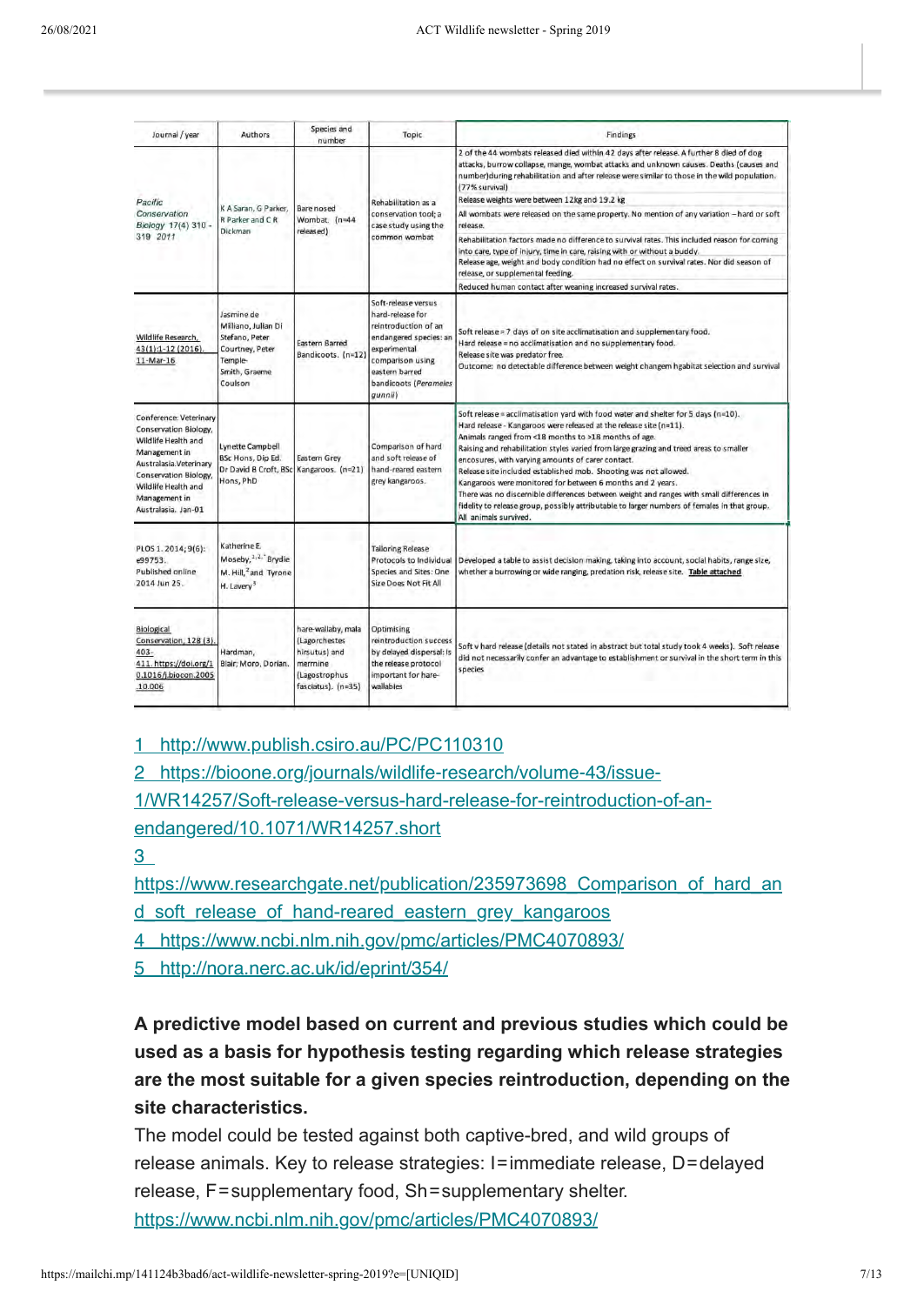

**A predictive model based on current and previous studies which could be used as a basis for hypothesis testing regarding which release strategies are the most suitable for a given species reintroduction, depending on the site characteristics.**

The model could be tested against both captive-bred, and wild groups of release animals. Key to release strategies: I = immediate release, D = delayed release, F = supplementary food, Sh = supplementary shelter. <https://www.ncbi.nlm.nih.gov/pmc/articles/PMC4070893/>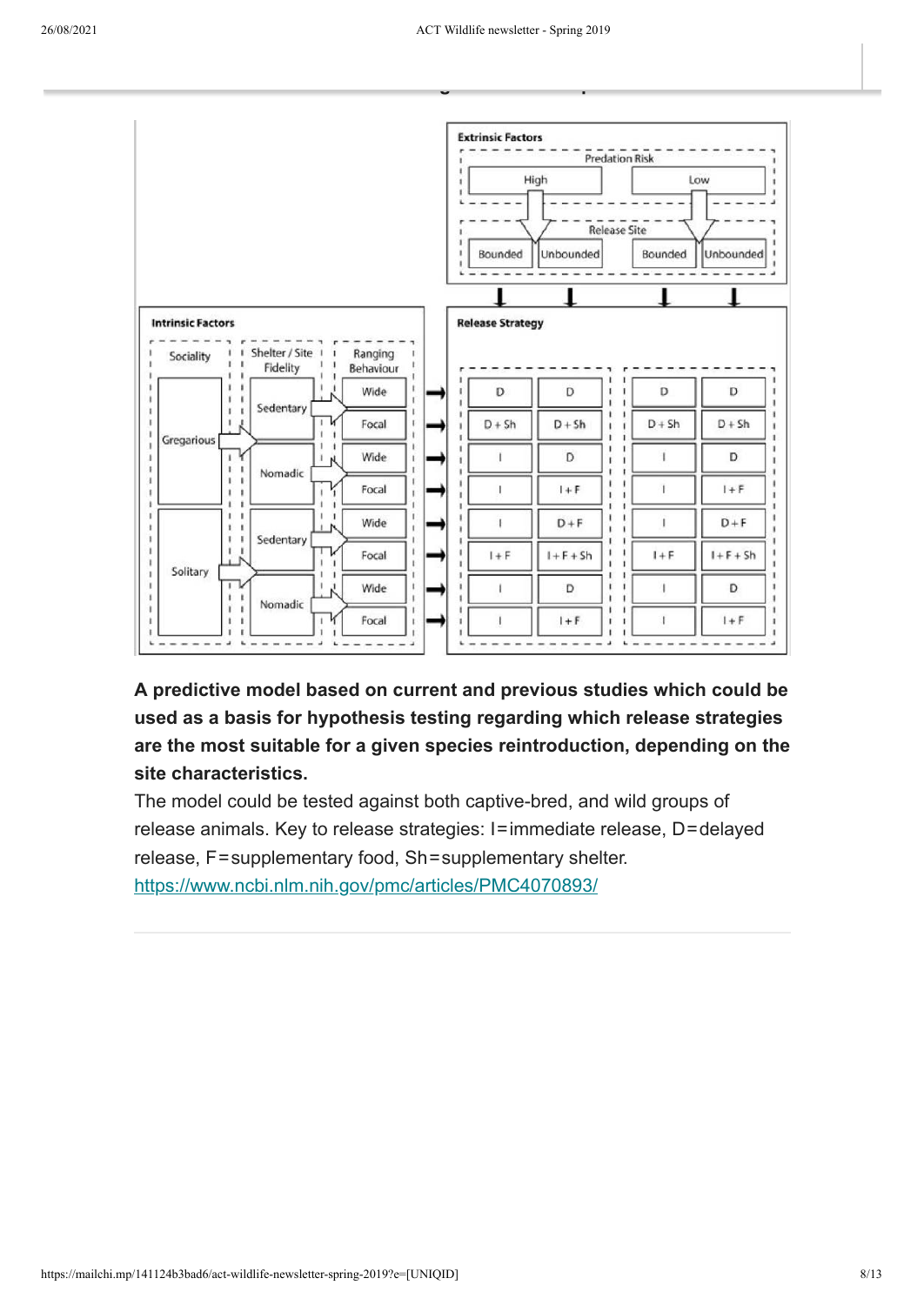

**Meet the Editor**

Mark Fraser, a newish member of ACT Wildlife. I am interested in wildlife, and have an especial fondness for reptiles and bats. A former public servant and current orchid enthusiast, I am probably best regarded as a dilletante, cheerfully dabbling in a broad range of interests, most of which I will cheerfully talk at length on....

Publish your interesting stories or facts, please email me, [editor@actwildlife.net](mailto:editor@actwildlife.net?subject=Newsletter)

#### **VOLUNTEER POSITIONS VACANT**

We require an EVENTS MANAGER.

There are several times a year that we are asked to conduct a stall within the community and also some regular stalls. The person suited to this position needs to be organised, able to liaise with the event organisers, maintain our supplies of brochures and display boards and materials. Also to recruit members to help at the stall/display and be able to setup and take down the displays including organising to get the equipment to the venue.

[Please apply to Dorothy at info@actwildlife.net](mailto:info@actwildlife.net)

### **CAR MAGNETS**

We have a number of ACT Wildlife car magnets that were distributed to transport people over the last few years. If you have one or two and are no longer helping could you please return them.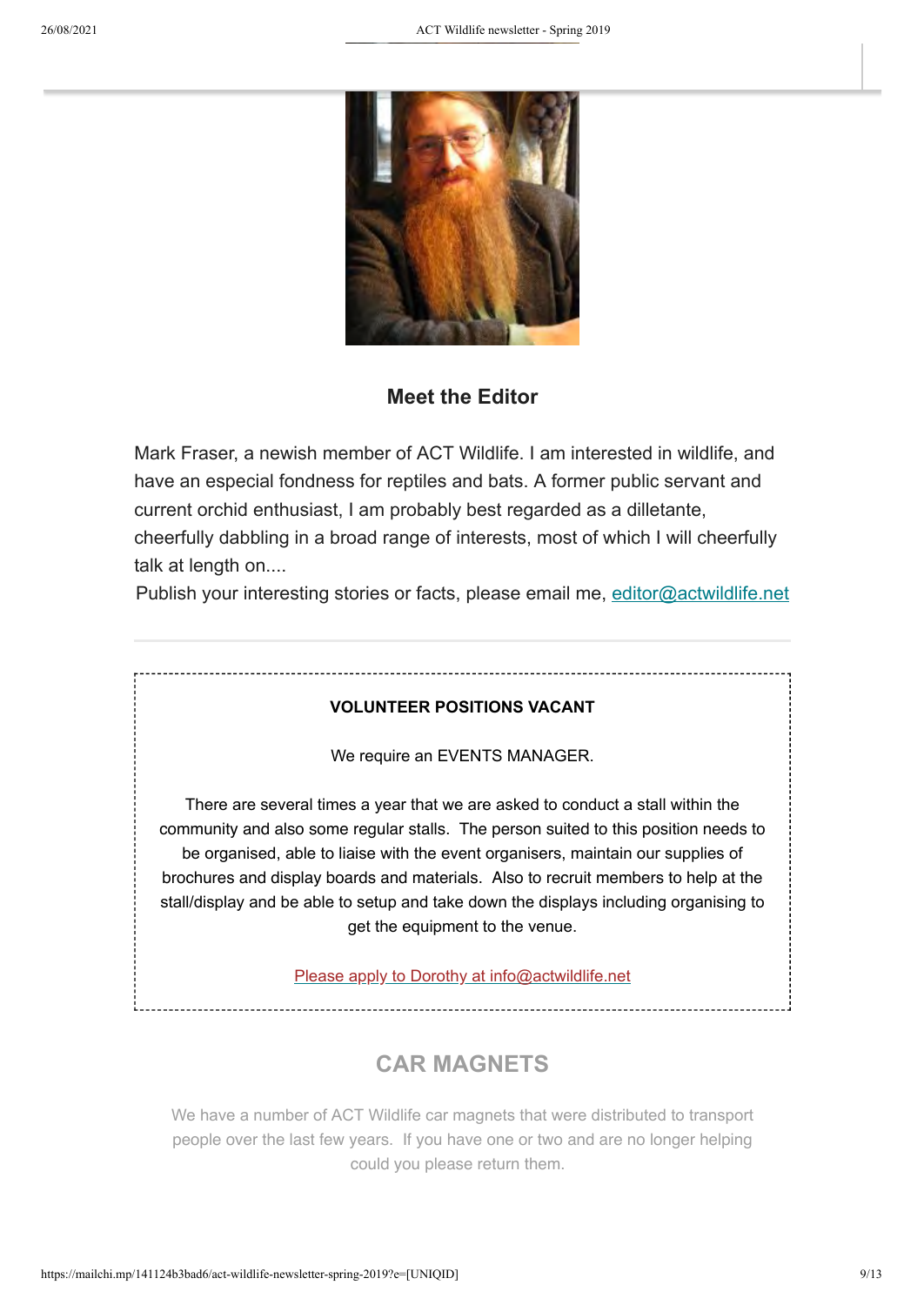| <b>POSSUMS - SUNDAY 22nd September</b>                       |
|--------------------------------------------------------------|
| <b>BASIC BIRD CARE - Saturday 12th October</b>               |
| <b>BABY BIRD CARE - Sunday 13th October</b>                  |
| <b>BASIC BATS - Saturday 19th October</b>                    |
| <b>ADVANCED BATS - Sunday 20th October</b>                   |
| <b>PHONE AND TRANSPORT TRAINING - Wednesday 23rd October</b> |
| <b>ORIENTATION - Saturday 23rd November</b>                  |

Training has been revamped and peer reviewed. Sessions are available for new members and non-members. Carers needing to upgrade training are encouraged to come along to one or more sessions. Carers from other wildlife groups are welcome. Orientation is free, all other courses \$35 for members, \$40 for members of other wildlife groups

Go to **Eventbrite** to register.

#### **Annual General Meeting and the Election of Officers**

The Annual General Meeting(AGM) and Election of Officers took place on 17 February, 2019. Through a fortunate piece of planning we were able to combine the meeting and elections with the official opening of the new office and facilities at the Jerrabomberra Wetlands.

The AGM included a brief report from the President, Marg Peachey, as much of what she had said at the opening of the new building constituted a large part of her report. Reports from the Treasurer indicated the healthy state of ACT Wildlife's finances.

The election of Office bearers took up a significant part of the meeting. The results were a mixture of familiar faces together with some newer ones. There was some surprise at the announcement of the decision of Jim Peachey to retire from the position of Treasurer, however there was also a strong endorsement of the new occupant of the position.

The committee members are: President - Marg Peachey Vice President - Martin Lind Secretary - Dorothy Brown Treasurer - Nikki Scholes Public Officer - Jim Peachey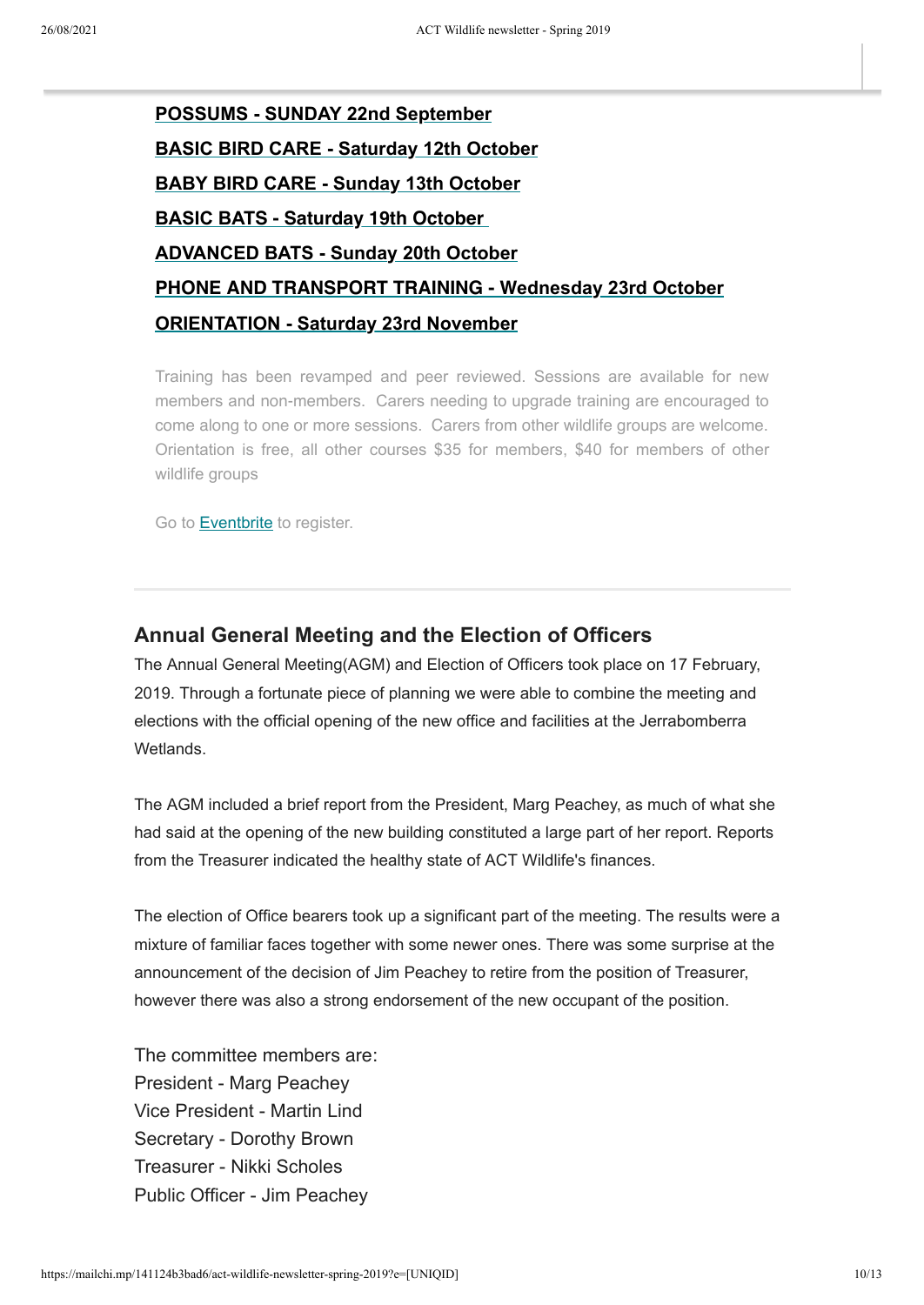

This is a new app for echidna sightings to help an echidna study. Go to their Facebook page to find out about it. Facebook page name is EchidnaCSI

## **FUNDRAISING**

п

п п

П П

П

П

П

П г

## **SEWING GROUP**

Hange Sloan, Felicity Eylward, Jono McLaren

Anyone who would like to lend a hand sewing, knitting, crocheting or more: the sewing group meets fairly regularly. It is called Stitch and Bitch. This is a nice social gathering and you are able to help with making articles for carers to use and occasionally items for ACT Wildlife to sell at stalls.

It is free to attend but please register at **Eventrite** so we know the numbers that are expected.

Call Jane Halsey if you would like to know a bit more about it. there is knitting, crochet and sewing. If you have your own sewing machine bring it with

### **Cadbury chocolate FUNDRAISER**

Heather is again holding chocolates for those of you who would like to sell chocolates on behalf of ACT Wildlife. Give her a call if you have chocoholics at your workplace or interest group.

Heather 0407 494 680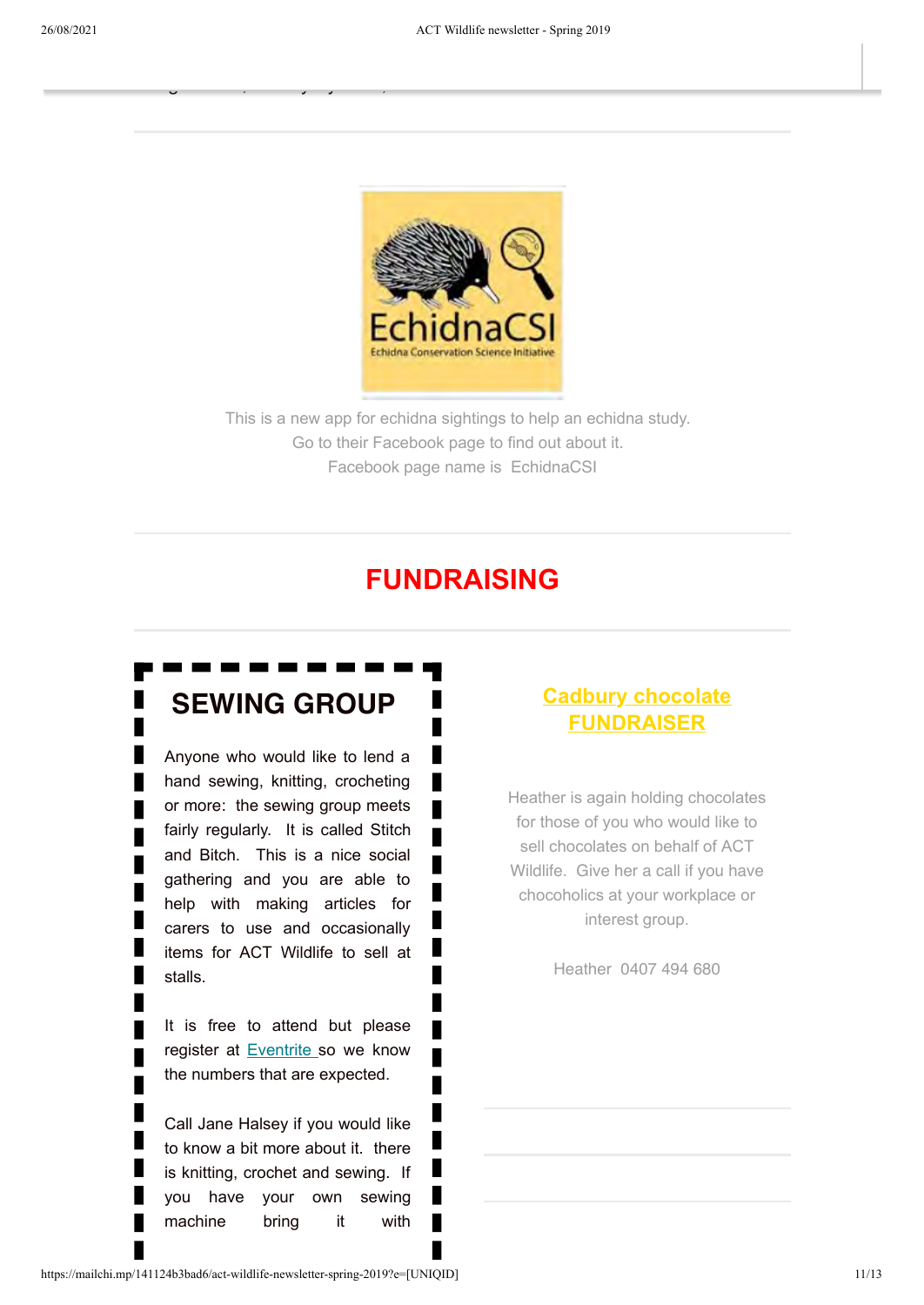

Go to www.**[goodwillwine](http://www.goodwillwine.com.au/)**.com.au select ACT Wildlife as your charity and choose your wine.

So far we have been given **about \$800** by Goodwill Wines, a donation from wine sales where our charity is chosen.

The Peachey family has probably contributed to this in a big way. The wine is very drinkable!



## **WELCOME TO NEW MEMBERS AND VOLUNTEERS**

We cannot do it without you!

ACT Wildlife Inc is a charity with DGR status. Donations of \$2 and over are tax deductible.

 Your donation will go directly to help orphaned, injured and sick wildlife in our care

**[Donate](http://actwildlife.net/donation-info.html)**

keeping in touch



*Copyright © 2019 ACT Wildlife Inc, All rights reserved.*

**Our mailing address is:** [info@actwildlife.net](mailto:info@actwildlife.net) For newsletter contributions: [editor@actwildlife.net](mailto:editor@actwildlife.net)